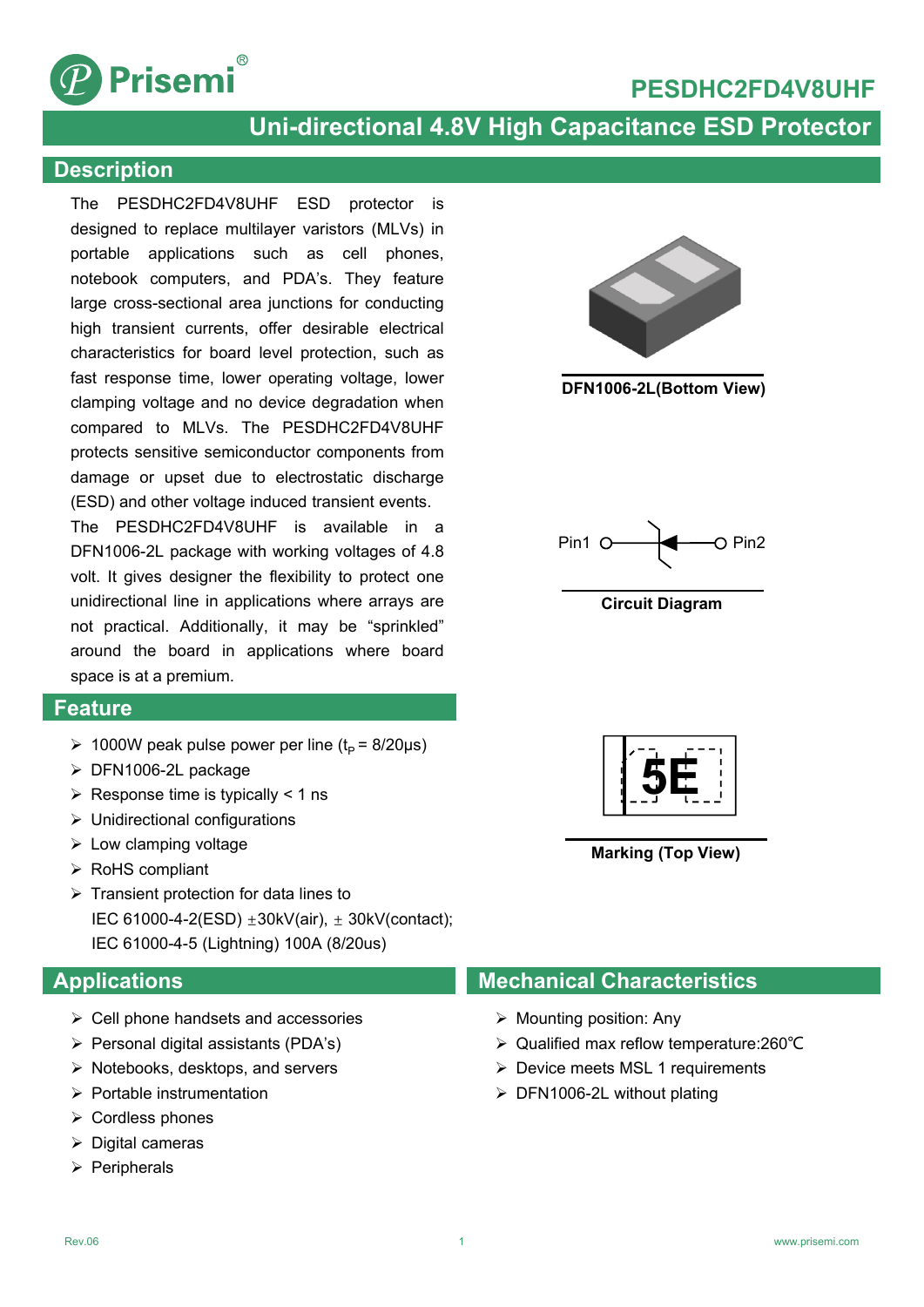## **Electronics Parameter**

| <b>Symbol</b>              | <b>Parameter</b>                           |  |  |  |
|----------------------------|--------------------------------------------|--|--|--|
| V <sub>RWM</sub>           | Peak Reverse Working Voltage               |  |  |  |
| $I_R$                      | Reverse Leakage Current @ V <sub>RWM</sub> |  |  |  |
| $\mathsf{V}_{\mathsf{BR}}$ | Breakdown Voltage $@I_{T}$                 |  |  |  |
| $I_T$                      | <b>Test Current</b>                        |  |  |  |
| $I_{PP}$                   | Maximum Reverse Peak Pulse Current         |  |  |  |
| $V_C$                      | Clamping Voltage $@$ I <sub>PP</sub>       |  |  |  |
| $P_{PP}$                   | Peak Pulse Power                           |  |  |  |
| $C_{J}$                    | <b>Junction Capacitance</b>                |  |  |  |
| ΙF                         | <b>Forward Current</b>                     |  |  |  |
| VF                         | Forward Voltage $@I_{F}$                   |  |  |  |



## **Electrical characteristics per line@25℃ (unless otherwise specified)**

| <b>Parameter</b>                 | <b>Symbol</b>               | <b>Conditions</b>                      | Min. | Typ. | Max. | <b>Units</b> |
|----------------------------------|-----------------------------|----------------------------------------|------|------|------|--------------|
| Peak Reverse Working Voltage     | $\rm V_{RWM}$               |                                        |      |      | 4.8  | V            |
| <b>Breakdown Voltage</b>         | $V_{BR}$                    | $I_t = 1mA$                            | 5    | 5.8  | 6.5  | V            |
| Reverse Leakage Current          | $I_R$                       | $V_{RWM} = 4.8V$                       |      |      | 1    | μA           |
| Clamping Voltage <sup>1)</sup>   | $V_C$                       | TLP = 16A, $t_p$ = 100ns               |      | 7    |      | V            |
| Dynamic resistance <sup>1)</sup> | $\mathsf{R}_{\mathsf{DYN}}$ |                                        |      | 0.04 |      | Ω            |
|                                  | $V_C$                       | $I_{PP}$ = 40A,t <sub>p</sub> = 8/20µs |      | 7    | 9    | $\vee$       |
| Clamping Voltage <sup>2)</sup>   |                             | $I_{PP}$ = 100A, $t_{P}$ = 8/20µs      |      | 10   | 12   | $\vee$       |
| Junction Capacitance             | $\rm C_J$                   | $V_R = 0V, f = 1MHz$                   |      | 230  | 260  | рF           |

Notes:

1.TLP parameter: Z $_0$ =50Ω, t $_{\sf p}$ =100ns, t $_{\sf r}$ =2ns, averaging window from 60ns to 80ns.  ${\sf R}_{\sf DYN}$  is calculated from 4A to 16A.

2.Non-repetitive current pulse, according to IEC61000-4-5.

## **Absolute maximum rating@25℃**

| Rating                                    | <b>Symbol</b>  | <b>Value</b> | <b>Units</b> |
|-------------------------------------------|----------------|--------------|--------------|
| Peak Pulse Power ( $t_p = 8/20 \mu s$ )   | $P_{PP}$       | 1000         | w            |
| Peak Pulse Current ( $t_p = 8/20 \mu s$ ) | <b>I</b> pp    | 100          | A            |
| <b>Lead Soldering Temperature</b>         | T,             | 260 (10 sec) | °C           |
| Junction and Storage Temperature Range    | $T_{J}T_{STG}$ | $-55$ ~+150  | ℃            |
| <b>ESD Protection-Contact Discharge</b>   | $V_{ESD}$      | $\pm$ 30     | kV           |
| <b>ESD Protection-Air Discharge</b>       | $\rm V_{ESD}$  | ±30          | kV           |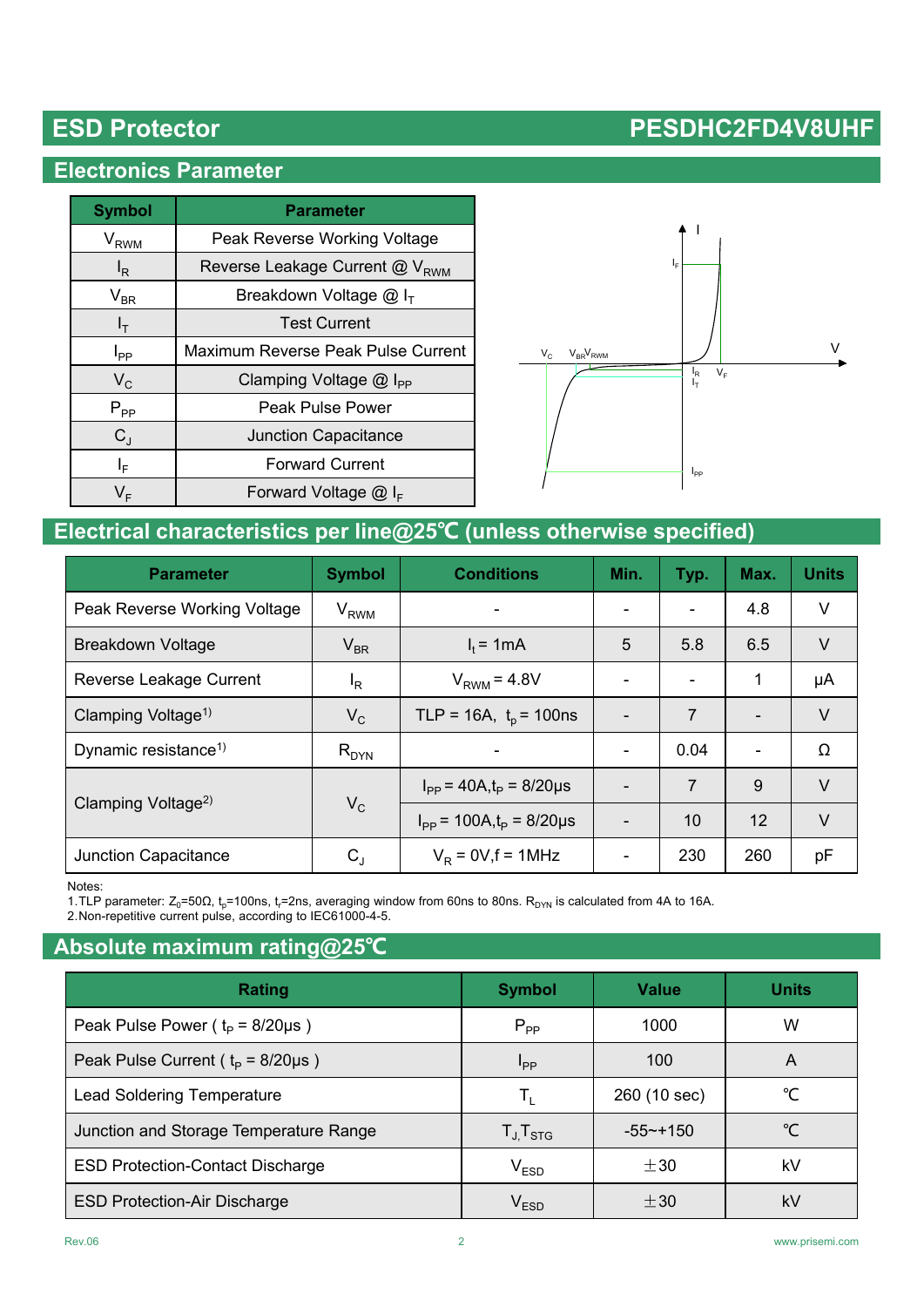## **Typical Characteristics**





**Fig 5. Non Repetitive Peak Pulse Power vs. Pulse time**

-6 -4 -2 0 2 4 6 8 10

TLP Voltage - V **Fig 6. TLP Measurement**

 $-20$   $-6$ 

-15

-10

-5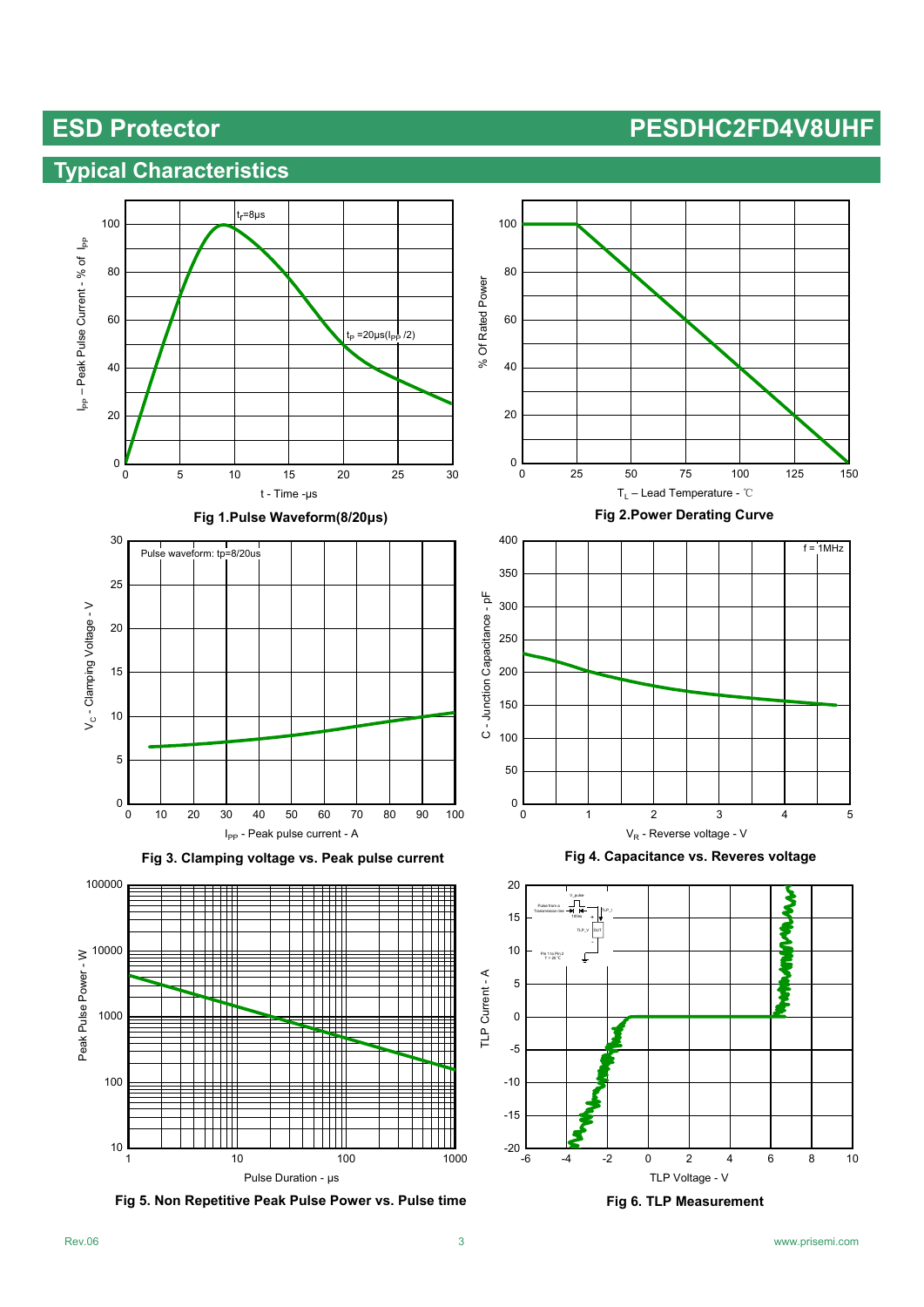

**Fig 7. Clamping Voltage at IEC61000-4-2 +8kV Pulse Waveform**



**-8kV Pulse Waveform**

## **Solder Reflow Recommendation**



Remark: Pb free for 260℃; Pb for 245℃.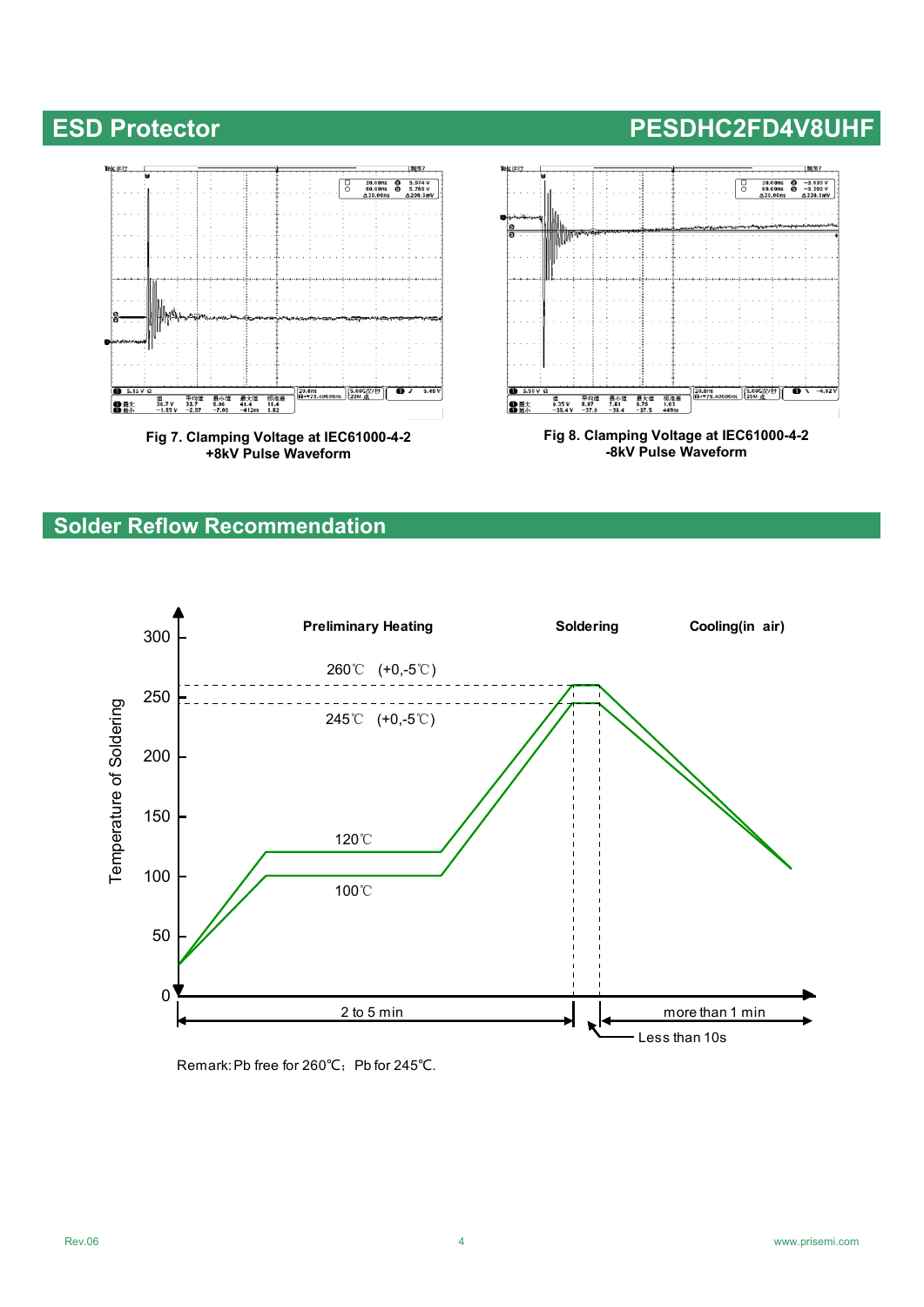### **PCB Design**

For TVS diodes a low-ohmic and low-inductive path to chassis earth is absolutely mandatory in order to achieve good ESD protection. Novices in the area of ESD protection should take following suggestions to heart:

- $\triangleright$  Do not use stubs, but place the cathode of the TVS diode directly on the signal trace.
- $\triangleright$  Do not make false economies and save copper for the ground connection.
- $\triangleright$  Place via holes to ground as close as possible to the anode of the TVS diode.
- $\triangleright$  Use as many via holes as possible for the ground connection.
- $\triangleright$  Keep the length of via holes in mind! The longer the more inductance they will have.

### **Ordering information**

| <b>Device</b>   | <b>Package</b>       | Reel | <b>Shipping</b>     |
|-----------------|----------------------|------|---------------------|
| PESDHC2FD4V8UHF | DFN1006-2L (Pb-Free) | 71   | 10000 / Tape & Reel |

### **Load with information**



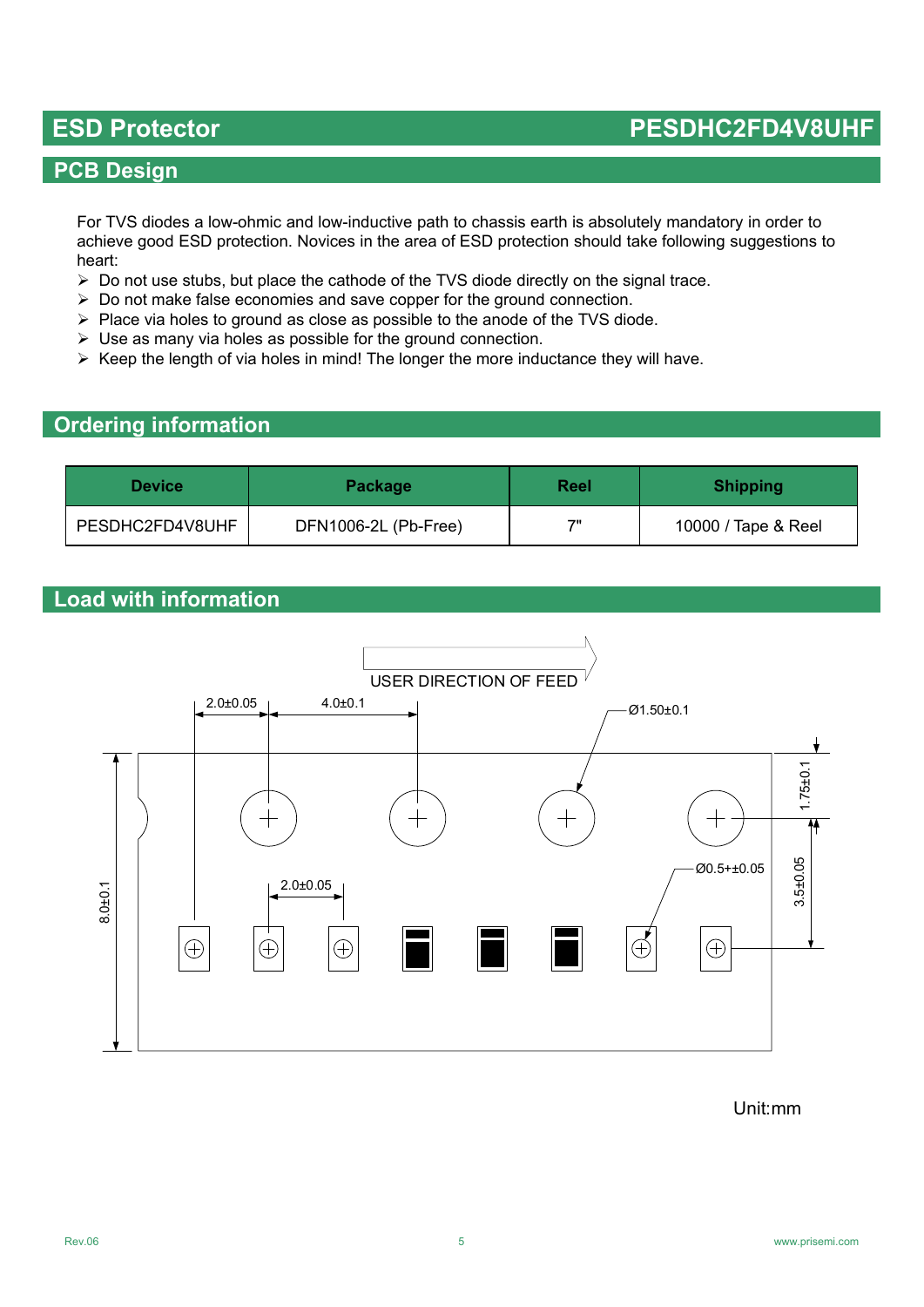# **Product dimension (DFN1006-2L)**









| Dim |            | <b>Millimeters</b> | <b>Inches</b> |            |  |
|-----|------------|--------------------|---------------|------------|--|
|     | Min        | <b>Max</b>         | Min           | <b>Max</b> |  |
| A   | 0.340      | 0.498              | 0.013         | 0.020      |  |
| B   | 0.000      | 0.050              | 0.000         | 0.002      |  |
| C   | 0.950      | 1.080              | 0.037         | 0.043      |  |
| D   | 0.550      | 0.680              | 0.022         | 0.027      |  |
| F   | 0.400      | 0.600              | 0.016         | 0.024      |  |
| F   | 0.200      | 0.300              | 0.008         | 0.012      |  |
| н   | 0.400 Typ. |                    | $0.015$ Typ.  |            |  |



Unit:mm